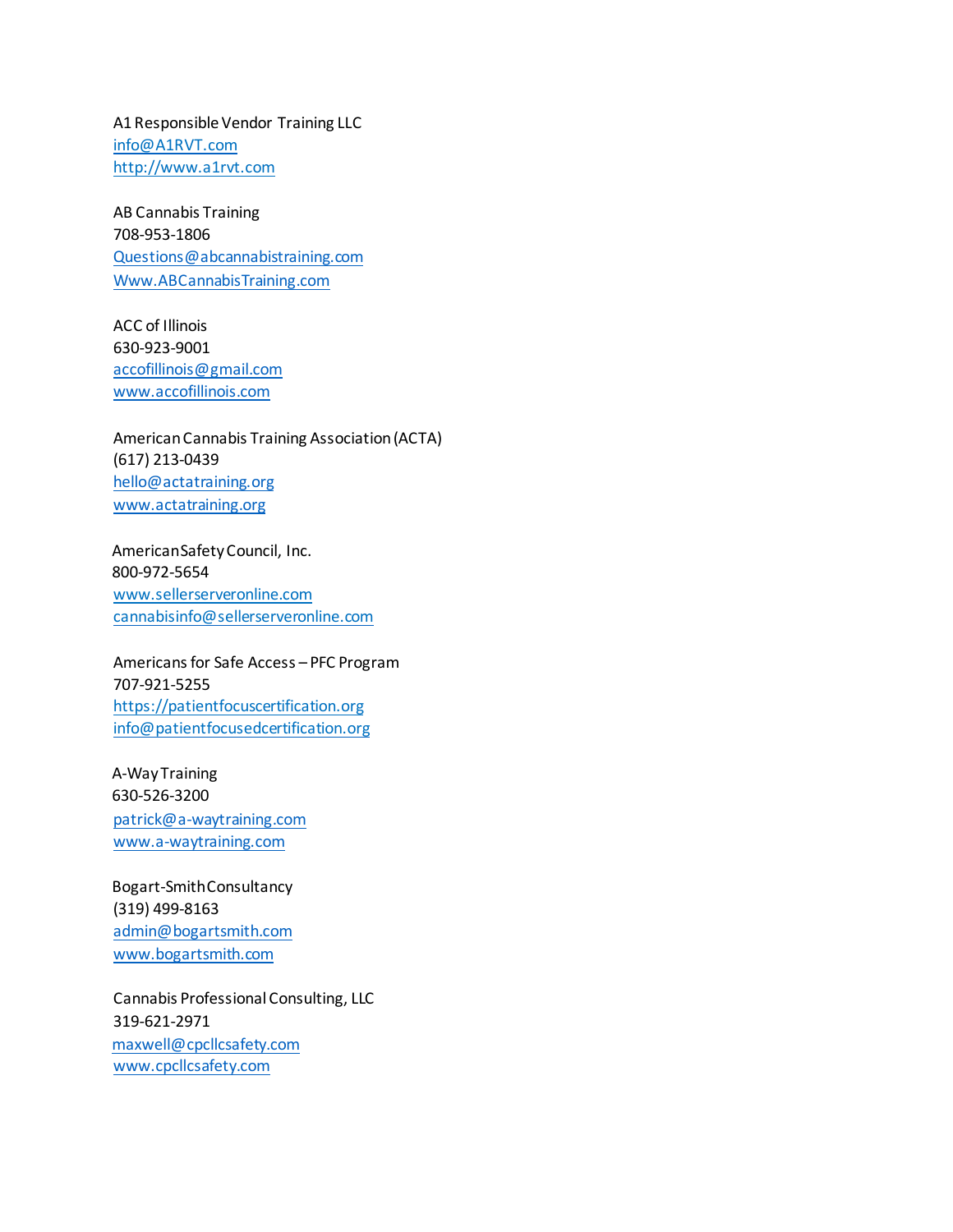Cannabis Trainers™ CannabisTrainers.com [Info@CannabisTrainers.com](mailto:Info@CannabisTrainers.com)

CannabizTeamWorldWide (858) 519-8882 [training@cannabizteam.com](mailto:training@cannabizteam.com) <https://cannabizteam.com/training>

ChicagoNORML 844-466-6765 [https://www.chicagonorml.org](https://www.chicagonorml.org/) [info@chicagonorml.org](mailto:info@chicagonorml.org)

ClarkTraining Center 773-683-7663 [Clarktrainingcenter1@gmail.com](mailto:Clarktrainingcenter1@gmail.com)

DLC Trains LLC. 312-599-7076 [contact@trainingdlc.com](mailto:contact@trainingdlc.com) [www.trainingdlc.com](http://www.trainingdlc.com/)

ELEVATED LEARNINGGROUP [info@elevatededucationllc.com](mailto:info@elevatededucationllc.com) 872-242-8233

Excellur Academy 708.252.1016 [Info@excelluracademy.com](mailto:Info@excelluracademy.com) [www.excellur.com](http://www.excellur.com/)

GreenCulturED (720) 446.8847 [https://www.GreenCulturED.co/shop/Illinois-Cannabis-Compliance-Training](https://www.greencultured.co/shop/Illinois-Cannabis-Compliance-Training) [Info@GreenCulturED.co](mailto:Info@GreenCulturED.co)

Grow GreenEducationLLC 708-439-4748 [Joscelynjohnson76@yahoo.com](mailto:Joscelynjohnson76@yahoo.com) [www.growgreeneducation.com](http://www.growgreeneducation.com/)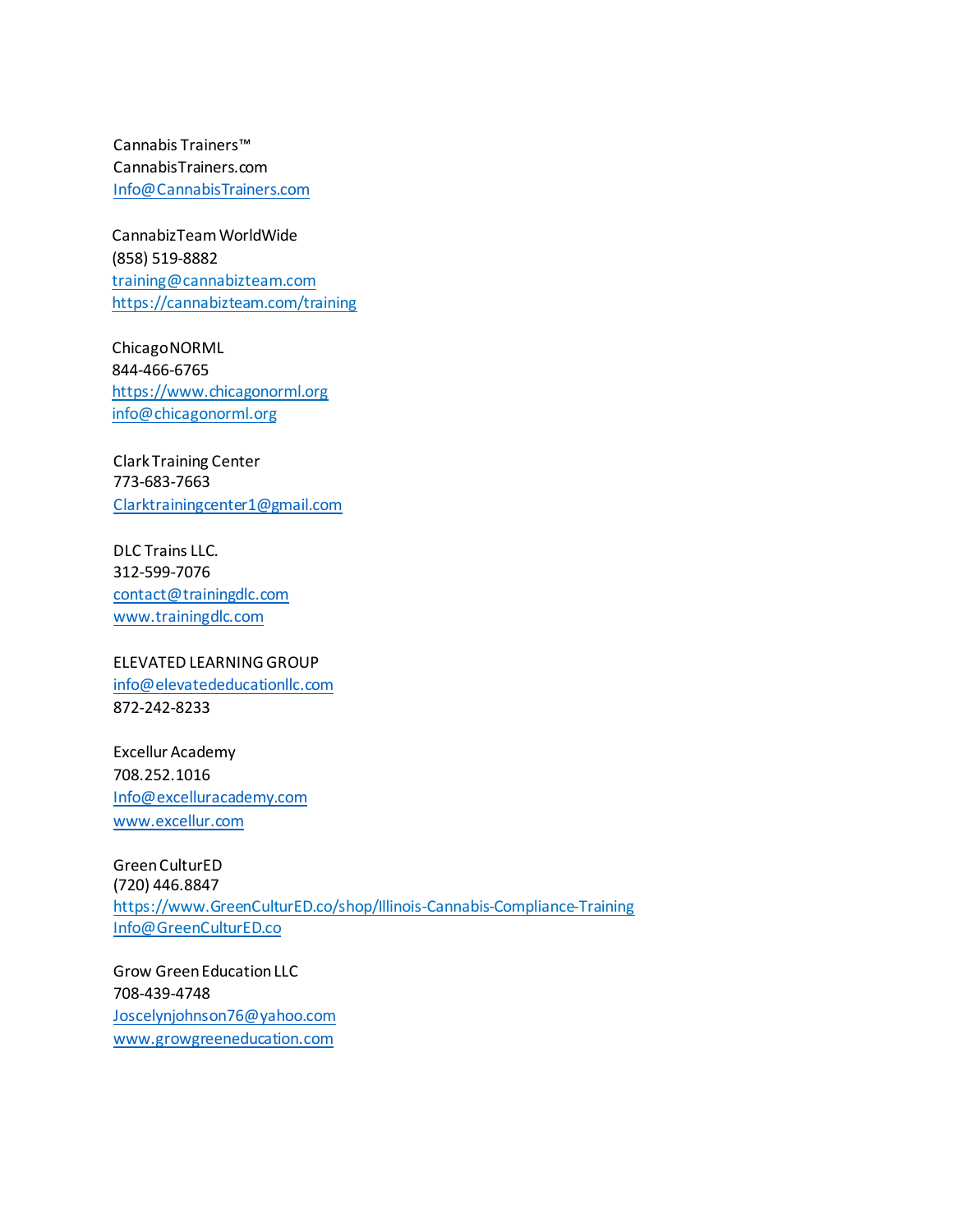GrownInLearning 312.404.4950 [learning@grownin.com](mailto:learning@grownin.com) <https://grownin.com/learning/>

Harper College 1200W. Algonquin Road Palatine, IL 60067 847-925-6000 <https://www.harpercollege.edu/index.php>

HH Education (847)732-1939 <https://hh-education.com/>

**IGTM Education LLC** 331-330-0664 [Questions@igtmeducation.com](mailto:Questions@igtmeducation.com) [www.igtmeducation.com](http://www.igtmeducation.com/)

Illinois Cannabis Training Center Inc. 630-670-2533 [Lamar@icanntrain.com](mailto:Lamar@icanntrain.com) [www.illinoiscannabistainingcenter.com/](http://www.illinoiscannabistainingcenter.com/)

Illinois Equity Staffing 888-420-4378 [info@illinoisequitystaffing.com](mailto:info@illinoisequitystaffing.com) [https://www.illinoisequitystaffing.com](https://www.illinoisequitystaffing.com/)

Illinois Cannabis RVT 312-623-8191 [www.illinoiscannabisrvt.com](http://www.illinoiscannabisrvt.com/)

Konopé Compliance 720-955-2777 [Colin@konopecompliance.com](mailto:Colin@konopecompliance.com) [Konopecompliance.com](http://konopecompliance.com/)

Jump Start Consulting, LLC (630) 473-8237 [Jsc.businessconsulting@gmail.com](mailto:Jsc.businessconsulting@gmail.com)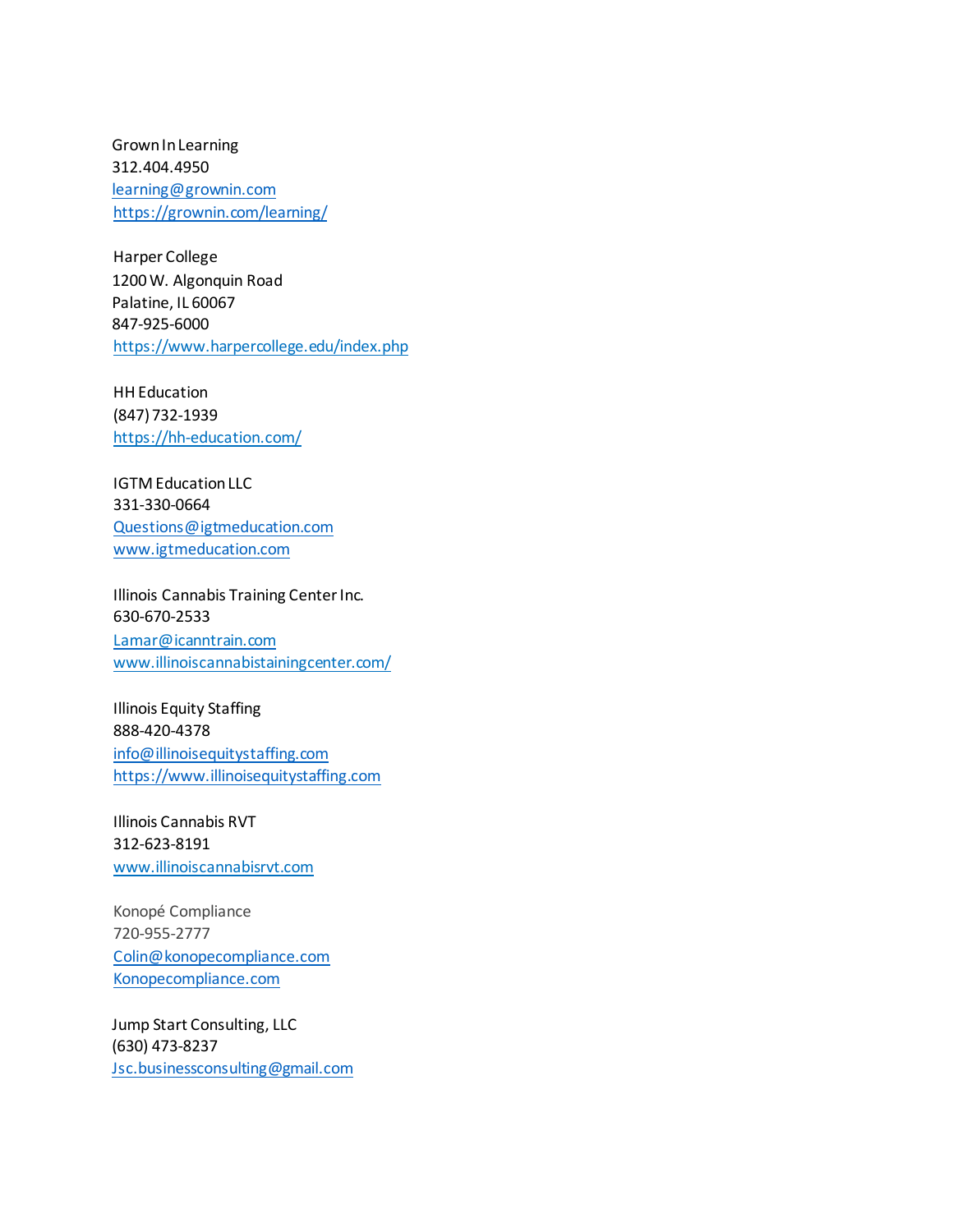Marijuana Handlers™ (800)484-5432 [www.marijuanahandlers.com](http://www.marijuanahandlers.com/) [support@marijuanahandlers.com](mailto:support@marijuanahandlers.com)

MedicalMarijuana 411 <https://medicalmarijuana411.com/>

Melavision LLC - DBA Hempress Cannabis Institute

[Phpearson10@yahoo.com](mailto:Phpearson10@yahoo.com) <https://phpearson10.wixsite.com/dusablecannabis>

North AmericanCannabis Consultants LLC 15448 MichaeleDrive Oak Forest, Illinois 60452 708-224-9971, 708-846-7688

[mynacced@gmail.com](mailto:mynacced@gmail.com) [northamericancannabisconsultants.com](http://northamericancannabisconsultants.com/)

Olive-HarveyCollege 773-291-6245 <https://bit.ly/3IZyNzd> [ohc-ce\\_registration@ccc.edu](mailto:ohc-ce_registration@ccc.edu)

Seed Talent 312-414-0725 [kurt@seedtalent.com](mailto:kurt@seedtalent.com) <https://seedtalent.com/>

Skhigh 312-200-1272 [skhighinc@gmail.com](mailto:skhighinc@gmail.com) [www.skhighinc.com](http://www.skhighinc.com/)

South and West Coalition for Commerce (SWCC) [Kay@southandwestcoalition.org](mailto:Kay@southandwestcoalition.org) [www.southandwestcoalition.org](http://www.southandwestcoalition.org/)

**TeCA** 602-549-1400 [john@elearn.biz](mailto:john@elearn.biz) [www.topcdt.com](http://www.topcdt.com/)